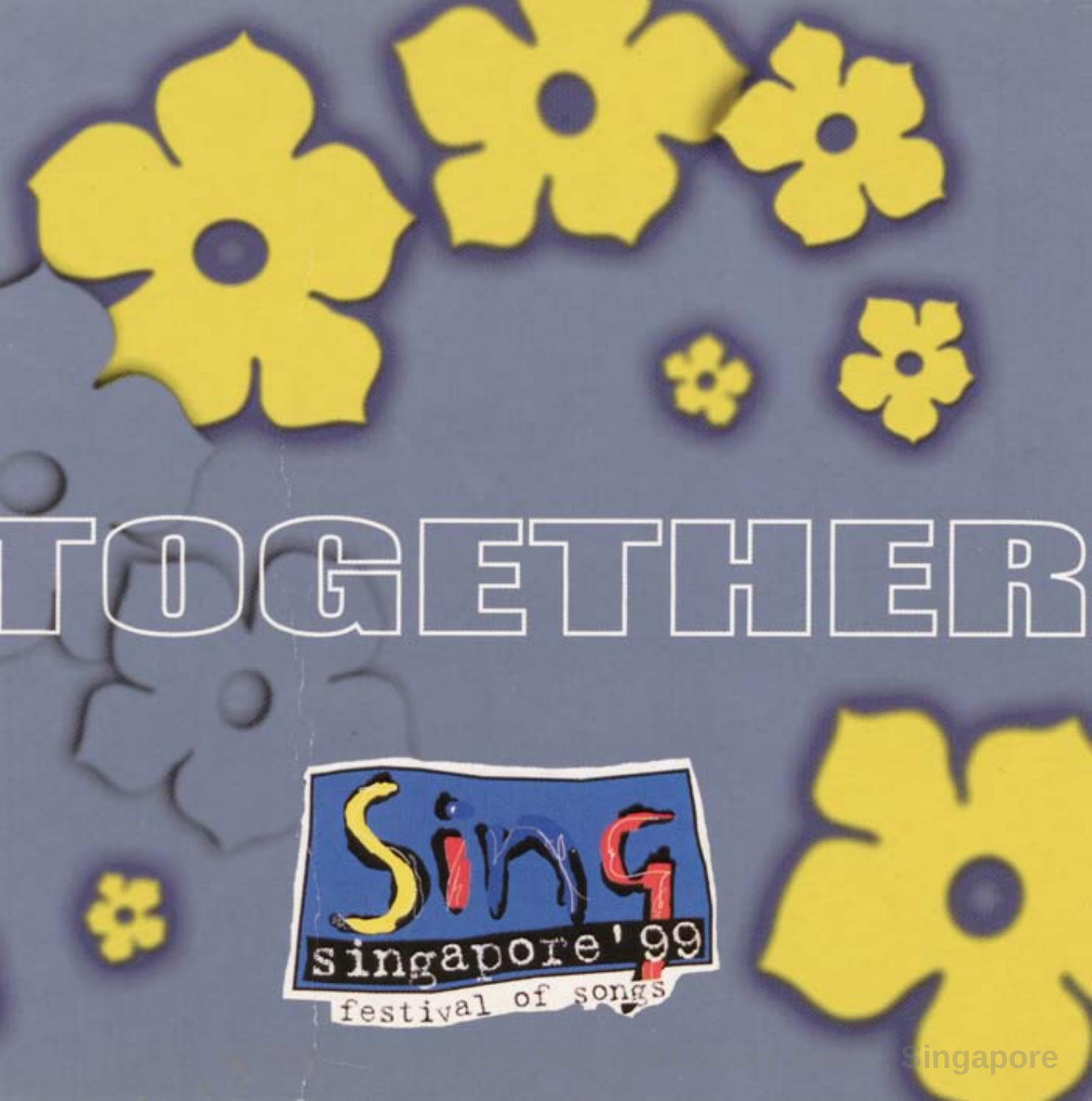## **TOGETHER**

Let us be together Aspire to achieve No matter what, no matter when Working hand in hand

Let us go the distance Reach for goals that shine Creating our future With everyone in mind

Together we make a differen One voice, one destiny We remain undevided Our hearts in harmony

Together we make a different Our friends, our families We will share a special drea Together we feel the Singar

Let us find in our strides New strength to go on by Nothing is ever easy We have to hold on and strive

Let us never be afraid If we have to change our ways Through the years, we'll always stay One in every way

Music & Lyrics by Ken Lim Ministry of Information & the Arts Vocal by Eve & Dreamz FM Produced by Ken Lim Co-produced by Jim Lim & Kevin Quah Arranged by Joshua Wan Guitars by Shah Tahir Er-hu by Wong Sun Tat Strings by Marrietta Ku, William Tan, Seow Jin Chong, Lynnette Seah (Singapore Symphony Orchestra) **Background Vocals by Jimmy**, Kevin, Cavin, Ric, Dawn, Elf **All Rights Reserved, National Library Board, Singapore** 

蒲公英

## **TANAH AIRKU R (MALAY VERSION)**

y Dick iy Yusnor Ef<br>Thy of Information & the Arts ound Vocals by Jimmy, Kevin, Dawn<br>I Thanks to Linda Elizabeth

## எங்கள் சிங்கப்பூர் **(Engkal Singapore)**

Music by L Krishna Samy Lyrics by Peri Neela Palanivelan Ministry of Information & the Arts Vocal by Murali Krishnan, Irfanullah, Maheshwari & Kavita Produced by Sydney Tan Arranged by Mohamed Raffee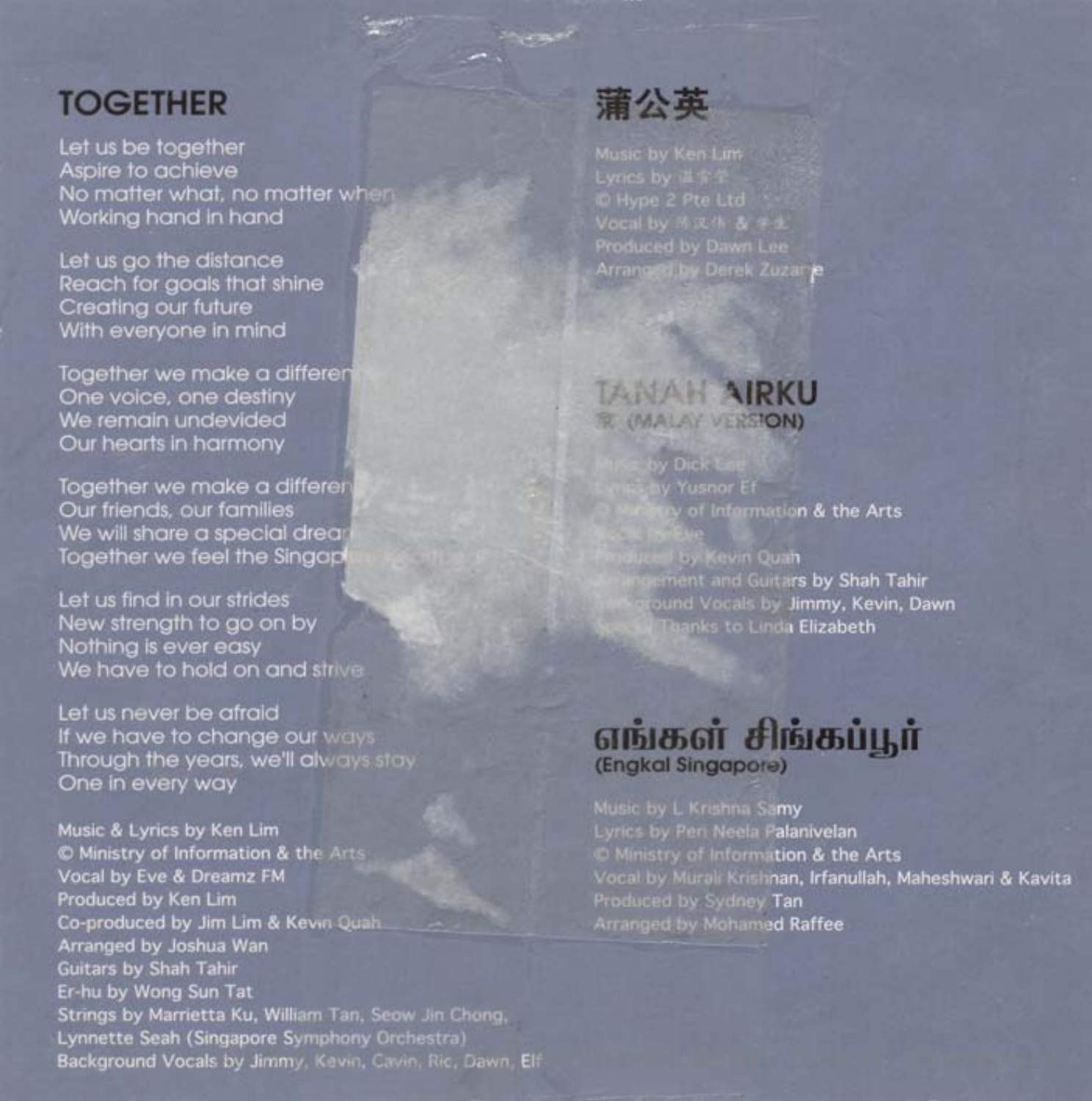